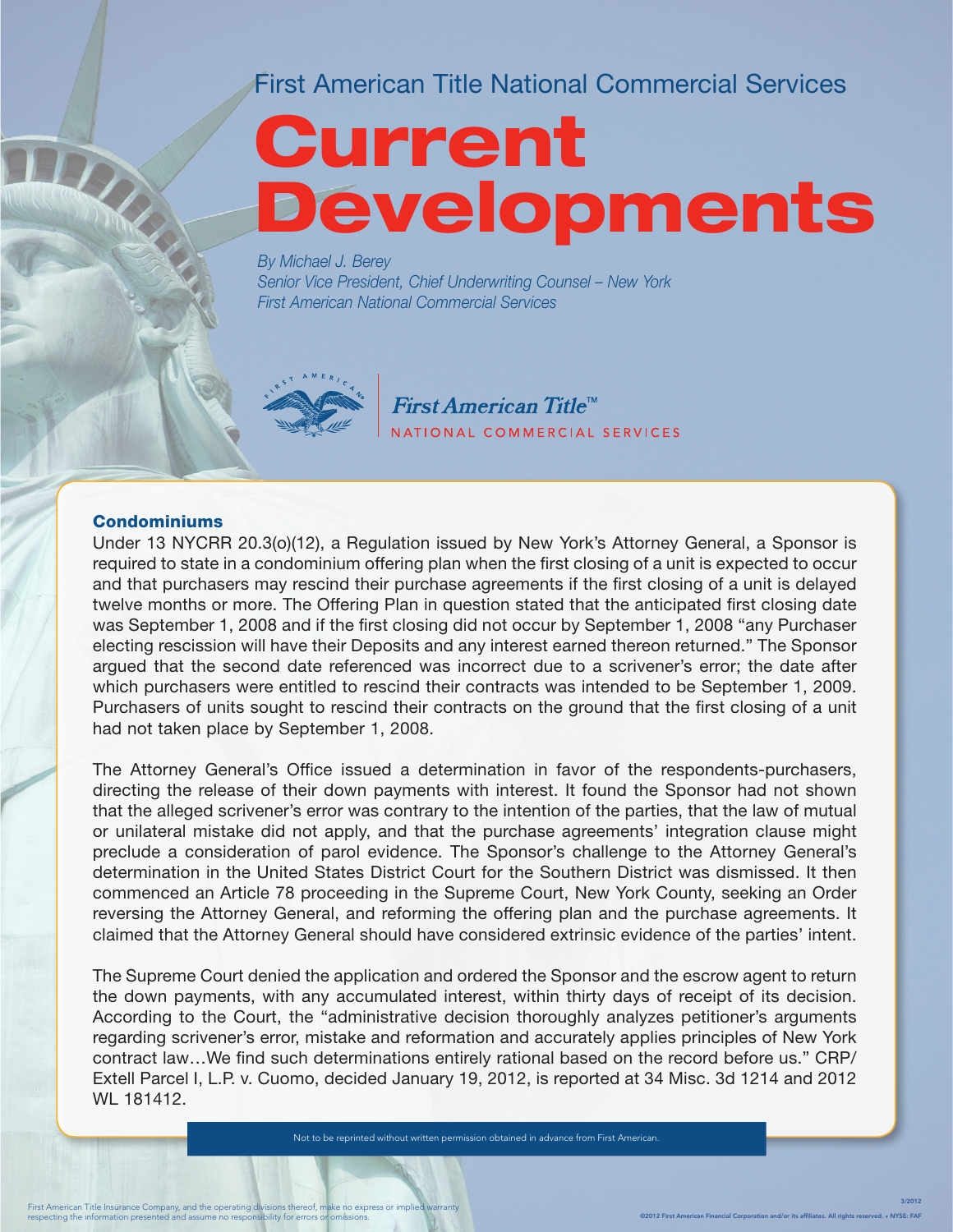#### Deeds/Constructive Trust

The Plaintiff alleged that his sister, exercising duress and undue influence over their mother, caused her mother to convey the mother's residence to his sister, frustrating their mother's intention to devise her assets approximately equally between them. He sought an Order setting aside the deed, ordering the re-conveyance of the property to a family trust, and imposing a constructive trust for the benefit of his mother and thereafter for him. The Supreme Court, Westchester County, granted his mother and sister's motion to dismiss the action, ruling that the Plaintiff lacked standing. The Appellate Division, Second Department affirmed; a power of attorney executed to him by his mother had been revoked and being a "potential heir" did not confer standing. Their mother "had the absolute right to change her intentions regarding the distribution of her assets." Sharrow v. Sheridan, decided January 31, 2012, is reported at 937 N.Y.S. 2d 320.

#### Electronic Filing

The Administrative Judges for the First Judicial District, Supreme Court, Civil Branch, have issued a "Notice to the Bar Regarding Mandatory E-Filing", dated January 19, 2012, which reads, in part, as follows:

"Pursuant to an Administrative Order, dated Jan. 12, 2012, issued by the Chief Administrative Judge in accordance with legislation enacted in 2011, electronic filing of litigation documents through the New York State Courts Electronic Filing System ('NYSCEF') will become mandatory in all commercial, contract, and tort actions, without regard to the amount in controversy, that are commenced in New York County Supreme Court on or after February 27, 2012. On and after that date, such cases must be commenced electronically and initiating documents will not be accepted in hard copy form…."

A User's Manual and FAQS are posted on the NYSCEF website at https://iapps.courts.state.ny.us/ nyscef/HomePage. Attorneys may register for a two-hour live training course, with CLE credits and at no charge, through the "Training" link on the website.

#### Excavation/NYC

In 2006 the Defendant began excavating on its parcel which was adjacent to the building located at 287 Broadway ("287"), causing the building at 287 to lean to the south by approximately nine inches. The Department of Buildings issued a vacate order; the owner of 287 and one of its tenants sued. They claimed that the Defendant, its parent company and its contractor were negligent and strictly liable under Section 27-1031(b)(1) of the City's Administrative Code.

That Section of the Administrative Code, which was amended in 2008 and is now a part of the City's Construction Code, in 2006 stated the following:

"When an excavation is carried to a depth more than ten feet below the legally established curb level [as was here the case] the person who causes such excavation to be made shall, at all times and at his or her own expense, preserve and protect from injury any adjoining structures, the safety of which may be affected by such part of the excavation as exceeds ten feet below the legally established curb level provided such person is afforded a license to enter and inspect the adjoining buildings and property."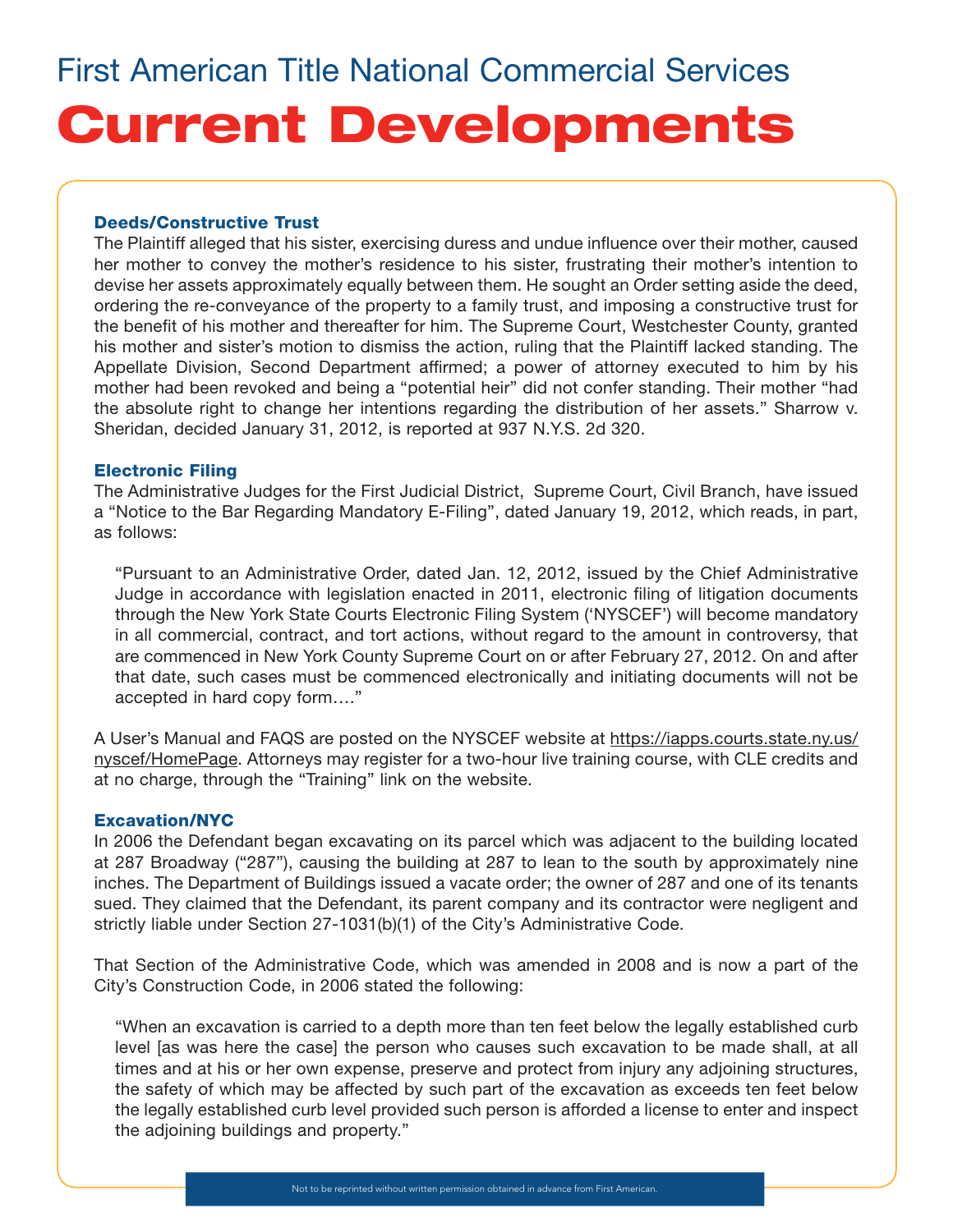New York State's Court of Appeals granted the Plaintiffs' motion for summary judgment, reversing the holding of the Appellate Division, First Department, and reinstated the ruling of the Supreme Court, New York County. The Court held that a violation of Section 27-1031(b)(1) results in strict liability and is not merely "evidence of negligence." Yenem Corp. v. 281 Broadway Holdings, decided February 14, 2012, is reported at 2012 WL 443945.

#### **Forgery**

In an action to foreclose a mortgage, the Defendant-mortgagor's wife, who had been granted leave to intervene, alleged that her signature on a deed conveying the property to her husband was forged. The Supreme Court, Westchester County, agreed that her signature had been forged and entered a judgment holding that the deed and the mortgage being foreclosed were void. The Court also held that the judgment imposed an equitable lien on the property in favor of the foreclosing lender. The Appellate Division, Second Department, affirmed the ruling of the lower court. Bank of New York v. Spadafora, decided February 7, 2012, is reported at 938 N.Y.S. 2d 200.

#### Mortgage Foreclosures

The prior owner of property being foreclosed moved to vacate the judgment of foreclosure and sale. He claimed that he was fraudulently induced to convey his home to a so-called "straw buyer." The Supreme Court, Kings County, vacated the judgment and the Appellate Division, Second Department, affirmed. According to the Appellate Division, "the plaintiff [assignee of the mortgage being foreclosed] failed to establish that it was a bona fide encumbrancer for value, as the record indicates that the circumstances under which its assignor conveyed the mortgage in question were such that a reasonably prudent lender would have made inquiries about the true nature of the transaction." Wells Fargo Bank v. Hodge, decided February 14, 2012, is reported at 2012 WL 502440.

#### Mortgage Foreclosures

In Aurora Loan Services, LLC v. Sookoo, decided August 14, 2009 and reported at 901 N.Y.S. 2d 897, Justice Schack of the Supreme Court, Kings County, dismissed the complaint and canceled the notice of pendency in an Action to foreclose a mortgage. The Plaintiff had failed to comply with an Order to produce all loan origination documents to enable the Court to determine whether the Defendant's inability to pay the mortgage loan was due to fraud on the part of the loan originator. This ruling was reversed by the Appellate Division, Second Department. According to the Appellate Division, "[t]he defendants failed to answer within the time allowed, and the plaintiff submitted, in support of its unopposed motion, the mortgage, the note, the verified complaint setting forth the facts establishing the claim, and an affidavit of its employee attesting to the default." Therefore, the Plaintiff's motion for an order of reference should have been granted. The case was remitted to a different Justice. The Appellate Division's decision, dated February 14, 2012, is reported at 2012 WL 503663.

#### Mortgage Foreclosures/MERS

The People of the State of New York v. JP Morgan Chase Bank, N.A. was filed on February 3, 2012 in the Supreme Court, Kings County, against a number of lenders, Merscorp, Inc., and the Mortgage Electronic Registration Systems, Inc. ("MERS"). The Attorney General of the State of New York alleges that the Defendants, in their failure to record transfers of mortgages in the public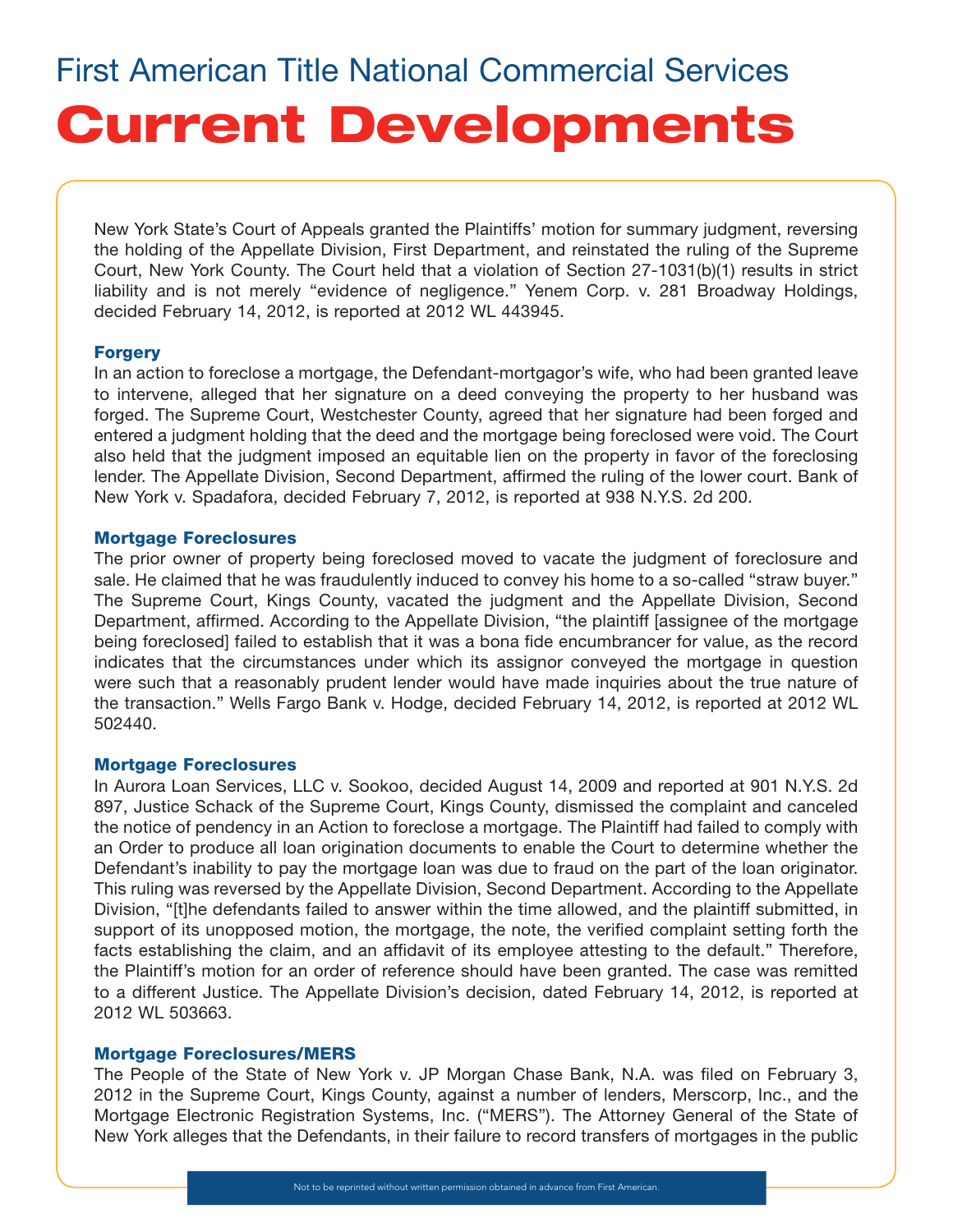records and in the handling of foreclosures, engaged in repeated fraudulent or illegal acts in violation of Executive Law Section 63 ("Department of Law; General Duties") and engaged in deceptive acts and practices in violation of General Business Law Section 349 ("Deceptive acts and practices unlawful"). The Complaint asserts, among other things, that MERS often lacked standing to foreclose, that representations that MERS held the promissory notes secured by the mortgages being foreclosed "were often false and deceptive," and that the creation and use of MERS has "resulted in a myriad of fraudulent, deceptive and illegal acts and practices." The Plaintiff seeks declaratory and injunctive relief, and monetary damages, and an Order "directing Defendants to take all actions necessary to cure any title defects and clear any improper liens resulting from the fraudulent and deceptive acts and practices alleged" in the Complaint.

#### Mortgage Foreclosures/Reforeclosure

A Defendant, the holder of a subordinate mortgage, failed to appear or to answer the complaint in an Action to re-foreclose the Plaintiff's mortgage. The Defendant sought an Order vacating its default and extending the time for it to submit an answer. It claimed that it tendered its defense and forwarded the pleadings to another bank in accordance with a pooling and servicing agreement; that bank forwarded the papers to one of its departments in California which, in turn, forwarded them to another department in Florida where the papers were misplaced. The Defendant also claimed that the statute of limitations on the enforcement of the Plaintiff's mortgage had expired. The Supreme Court, Queens County, entered a default judgment and denied the Defendant's motion, giving the Defendant 60 days to redeem the property or be foreclosed. The Appellate Division, Second Department, affirmed, stating that the Defendant did not have a reasonable excuse for its default or a meritorious defense. Further, the re-foreclosure was properly maintainable, "even if the applicable statute of limitations barred an action against it to foreclose on the" Plaintiff's mortgage. Targee Street Internal Medicine Group, P.C. v. Deutsche Bank National Trust Company, decided February 14, 2012, is reported at 2012 WL 502601.

#### Mortgage Foreclosures/Religious Corporations

The foreclosing mortgagee sought, inter alia, an Order confirming the Referee's Report of Sale of property owned by the Defendant religious corporation. The Defendant moved for an Order setting aside the Judgment of Foreclosure and Sale and dismissing the Action because of the failure of the Plaintiff to join New York State's Attorney General as a necessary party. The Supreme Court, Nassau County, issued an Order confirming the Report of Sale and denying the Defendant's motion. According to the Court, "[w]hile it is clear from [Religious Corporation Law Section 12 and Not-for-Profit Corporation Law Section 511] that the Attorney General has oversight authority with respect to the encumbrance of real property by a religious corporation, once approved, the Attorney General's role in the transaction ceases, an there is no obligation to involve or notify the Attorney General of an action to foreclose on a mortgage held by the religious corporation." Valley National Bank v. Congregation Shira Chadasha, Inc., decided January 9, 2012, is posted at http://www.nycourts.gov/reporter/pdfs/2012/2012\_30131.pdf.

#### Mortgage Recording Tax/New York State Transfer Tax

New York State's Department of Taxation and Finance has announced that the interest rate to be charged for the period April 1, 2012 – June 30, 2012 on late payments and assessments of Mortgage Recording Tax and the State's Real Estate Transfer Tax will be 7.5% per annum, compounded daily.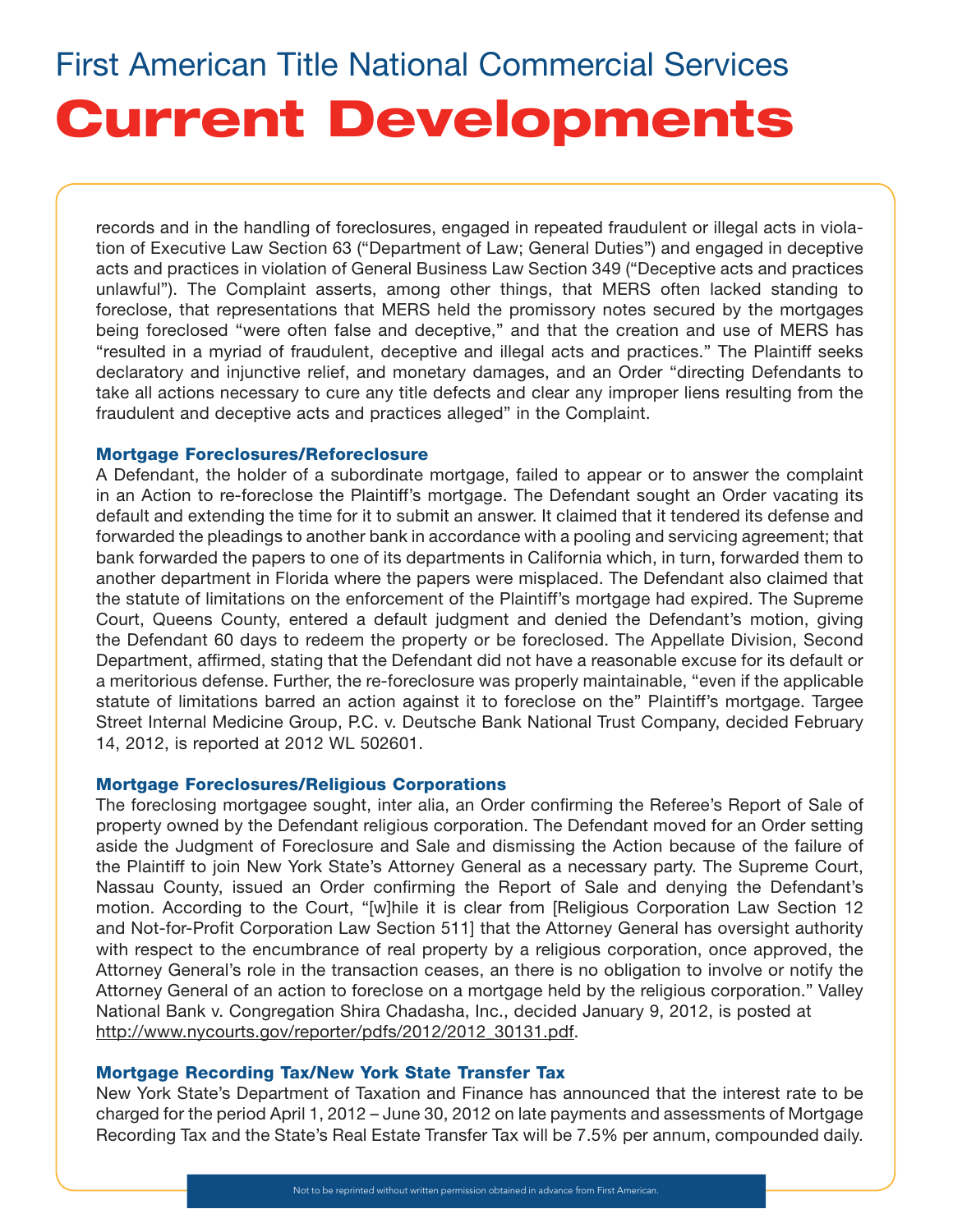The interest rate to be paid on refunds of those taxes will be 2% per annum, compounded daily. The interest rates are published at http://www.tax.ny.gov/pay/all/int\_curr.htm.

#### Nassau County/Recordings

Information has been received that the Nassau County Clerk requires that a Form TP-584 ("Combined Real Estate Transfer Tax Return, Credit Line Mortgage Certificate, and Certification of Exemption from the Payment of Personal Income Tax") accompanying a referee's deed list the Defendant-Mortgagors as the Grantors. If the Social Security Number(s) or Employer Identification Number(s) ("EIN") of such persons or entities cannot be obtained, a signed statement to that effect is to be submitted with the form.

#### Not-For-Profit Corporations

Under Not-For-Profit Corporation Law ("NPCL") Sections 201 ("Purposes") and 510 ("Disposition of all or substantially all assets"), the sale of all or substantially all of the assets of a Type "B" or "C" corporation requires court approval. A Type "D" entity may be treated as a "Type B" corporation. A court may authorize the sale if, as required by NPCL Section 511("Petition for leave of court"), the sale is "fair and reasonable to the corporation and...the purposes of the corporation or the interests of the members will be promoted."

Petitioner, a Type D corporation formed under New York's Private Housing Finance Law to provide low income housing, moved for approval of a contract to sell its real property to a private purchaser, and for an Order restraining and enjoining New York City's Departments of Housing Preservation ("HPD") and Finance from transferring the property out of an In Rem foreclosure to a qualified third party until its application was determined. Petitioner had not redeemed the property during the foreclosure processes' mandatory redemption period. HPD and the Office of New York State's Attorney General objected to the sale.

The Court denied the Petitioner's motion to approve its proposed sale and its request for an injunction. The Court found that the sale would benefit the proposed purchaser and the Petitioner's vendors, who would be paid from the proceeds of the sale amounts allegedly owed to them, rather than the interests of Petitioner and its members. Further, according to the Court, the sale would contravene the purpose for which Petitioner was formed, which was to use the property for low-income housing. "[T]here is a strong public policy in favor of keeping the subject premises as low-income housing." However, the Court stayed the City's transfer of the property to a qualified third party to allow Petitioner to file a Notice of Appeal and seek leave for a stay. Matter of 51-53 W. 129th St. HDFC v. Attorney General of the State of New York, decided November 29, 2011, is reported at http://www.courts.state.ny.us/reporter/pdfs/2011/2011\_33096.pdf.

#### Restrictive Covenants

A deed to the Plaintiffs' property included a restrictive covenant limiting improvements on certain adjacent parcels in the same tax block owned by the Plaintiffs' grantor to a height of 280 feet above sea level. The Plaintiffs' property had an unobstructed view of a golf course and the surrounding area. In 2003, an adjoining property, claimed in this litigation to be subject to the restrictions in the aforesaid deed, was conveyed. That deed, and the subsequent conveyances of that property, did not include any height restriction or reference the restriction in the deed to the Plaintiffs. The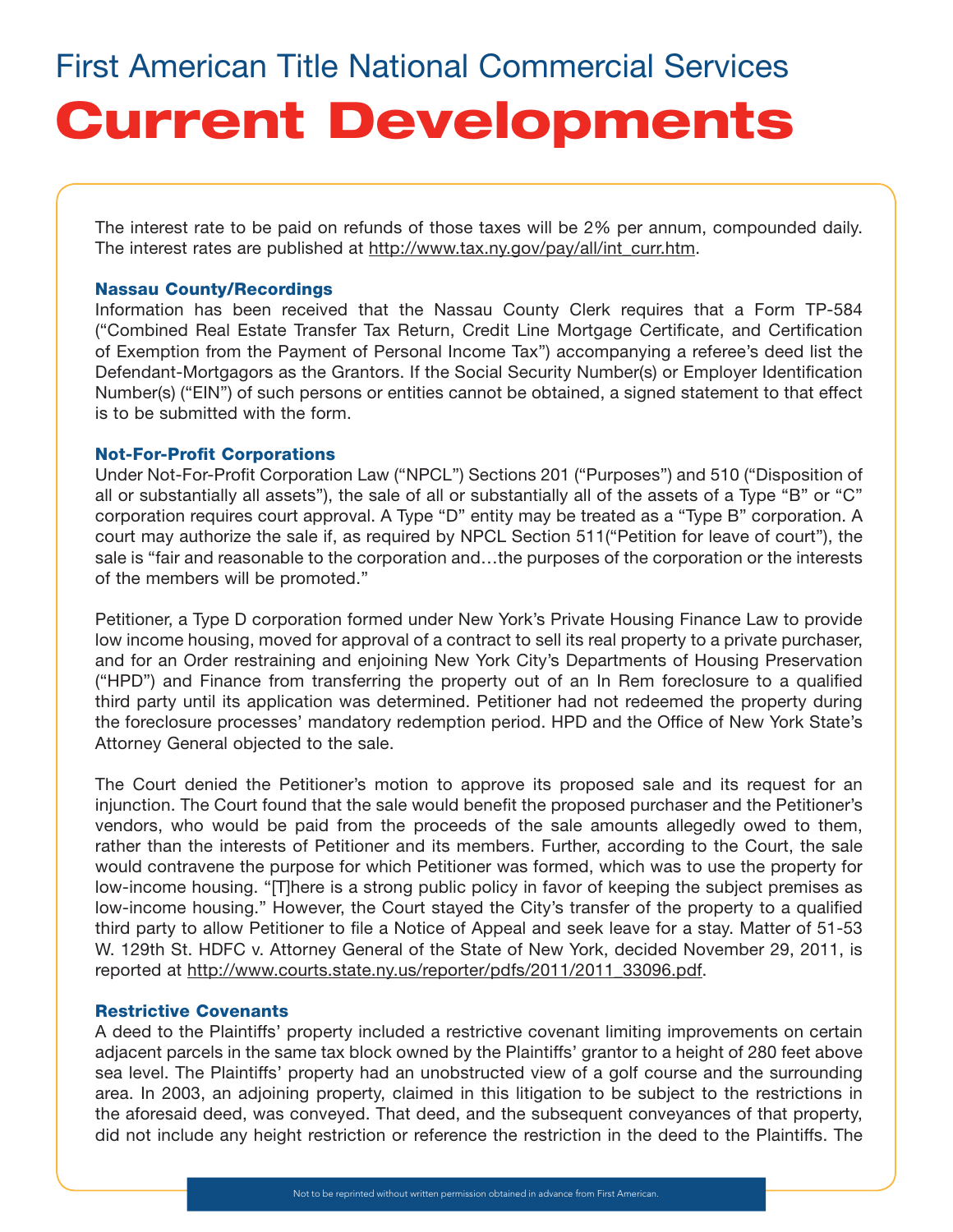Defendant began building a single family home with a height of about 285 feet above sea level and the Plaintiffs brought an Action to compel the Defendant to comply with the height restriction.

The Supreme Court, Richmond County, found that the grantee of the adjoining property and her husband, who were prior grantees of the adjoining property before the property was deeded to the Defendant, did not have actual notice of the restrictive covenant when they took title. However, while "[a] purchaser is not normally required to search outside the chain of title…,and is not chargeable with constructive notice of conveyances recorded outside of that purchaser's direct chain of title [citations omitted]", in counties using a block and lot indexing system a purchaser may be charged with record notice of conveyances in the same tax block. Notwithstanding, the Court denied the Plaintiff's motion for a permanent injunction and dismissed the complaint for failure to state a cause of action. According to the Court, "injunctive relief being equitable in nature, the Court would be loathe to invoke it here, where the cost to cure would be great, the deviation minimal, and the interference with the plaintiff' supposed 'view' has been demonstrated to apply only to a single location in plaintiffs' backyard." Petrouleas v. Noce Management, Inc., decided February 14, 2012, is posted at http://www.nycourts.gov/reporter/3dseries/2012/2012\_50354.htm.

#### **Subrogation**

Proceeds from the Plaintiff's mortgage loan satisfied an existing mortgage. The borrower then obtained an additional mortgage loan from Zeg Enterprises, Inc. ("Zeg") and Zeg's mortgage was recorded before the Plaintiff's mortgage. The Plaintiff, in an Action to foreclose its mortgage, sought a judgment declaring that its mortgage had priority. The Supreme Court, Kings County, denied the motion, holding that Zeg was a bona fide encumbrancer for value with no actual or constructive notice of the Plaintiff's mortgage when Zeg's mortgage was recorded. The Appellate Division, Second Department, modified the Order of the lower court, holding that the Plaintiff's mortgage should be equitably subrogated to the rights of the mortgagee that was paid off. It therefore remitted the matter for entry of a judgment declaring that the Plaintiff's mortgage had priority to the extent of its loan amount applied to pay off the prior lien, and interest on that amount. The mortgage held by Zeg was otherwise superior to the mortgage being foreclosed. Rite Capital Group, LLC v. LMAG, LLC, decided January 17, 2012, is reported at 935 N.Y.S. 2d 280.

#### Suffolk County Recordings/Fee Increase

The Suffolk County Clerk's Office is issuing the following notice:

"Due to the passing of a Resolution [No. 1222-2011] by the Suffolk County Legislature effective April 2, 2012 the Real Property Verification fees will increase to \$60.00 per lot for each lot verified and there will no longer be a maximum fee limit of \$1400.00."

The notice further states, as to rejected documents:

"At this time your document is being rejected for various recording issues. The document(s) must be returned to us in a timely fashion (within one month) or we will be forced to return it again to you to accommodate the fee increase."